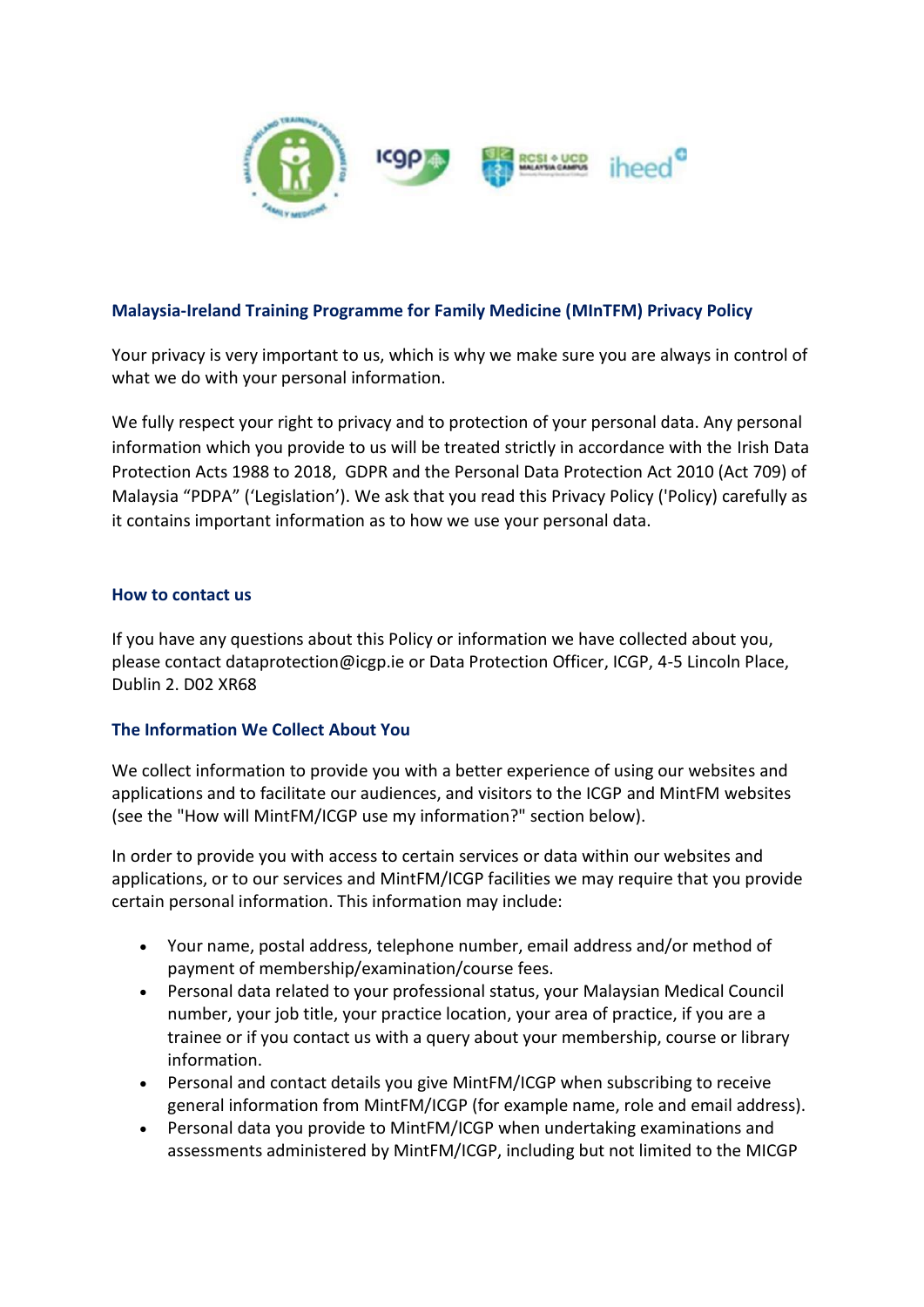examinations. This may include Special Category Data and Sensitive Data as outlined in the legislation.

- Information we may collect via cookies or similar technology stored on your device about how you use our website.
- Your IP address.
- Information from our web servers about online activity.
- Information you provide if you report a problem with our website or services.

We will collect and process your personal information in accordance with this Policy.

If you make an enquiry via our website, on the telephone or via email, or via any third party, we may collect the information you provide to us, together with any information provided by that third party. We may monitor telephone and written correspondence with you to train our staff and monitor our services.

## **How we use your personal data**

We will only use your personal data when the law allows us to do so. Most commonly, we will use your personal data in the following circumstances:

- Where we need to perform the contract we are about to enter into or have entered into with you.
- Where it is necessary for our legitimate interests (or those of a third party) and your interests and fundamental rights do not override those interests.
- Where we need to comply with a legal obligation.

The Personal Data of MInTFM trainees is transferred between Malaysia and the European Union and between the constituent organisations of MInTFM: Irish College of General Practitioners, Royal College of Surgeons of Ireland and University College Dublin Malaysia Campus (RUMC) and iheed Health Training ltd.

## **Your Data Protection Rights**

You have a number of rights which you may exercise in respect of your personal data. If you wish to exercise any of these rights, please email [dataprotection@icgp.ie](mailto:dataprotection@icgp.ie) detailing the right that you wish to exercise together with official documentation confirming your identity such as passport, driving licence. We must respond to you without delay and in any event within one month (subject to limited extensions). You are entitled to lodge a complaint with the Data Protection Commissioner if you are dissatisfied with our response when you chose to exercise any of your rights below. The following are a synopsis of your data protection rights.

Please note we are allowed to refuse your request in certain limited circumstances. If this arises we will inform you.

## **Your rights Under the Legislation**

Your rights under data protection law include the following: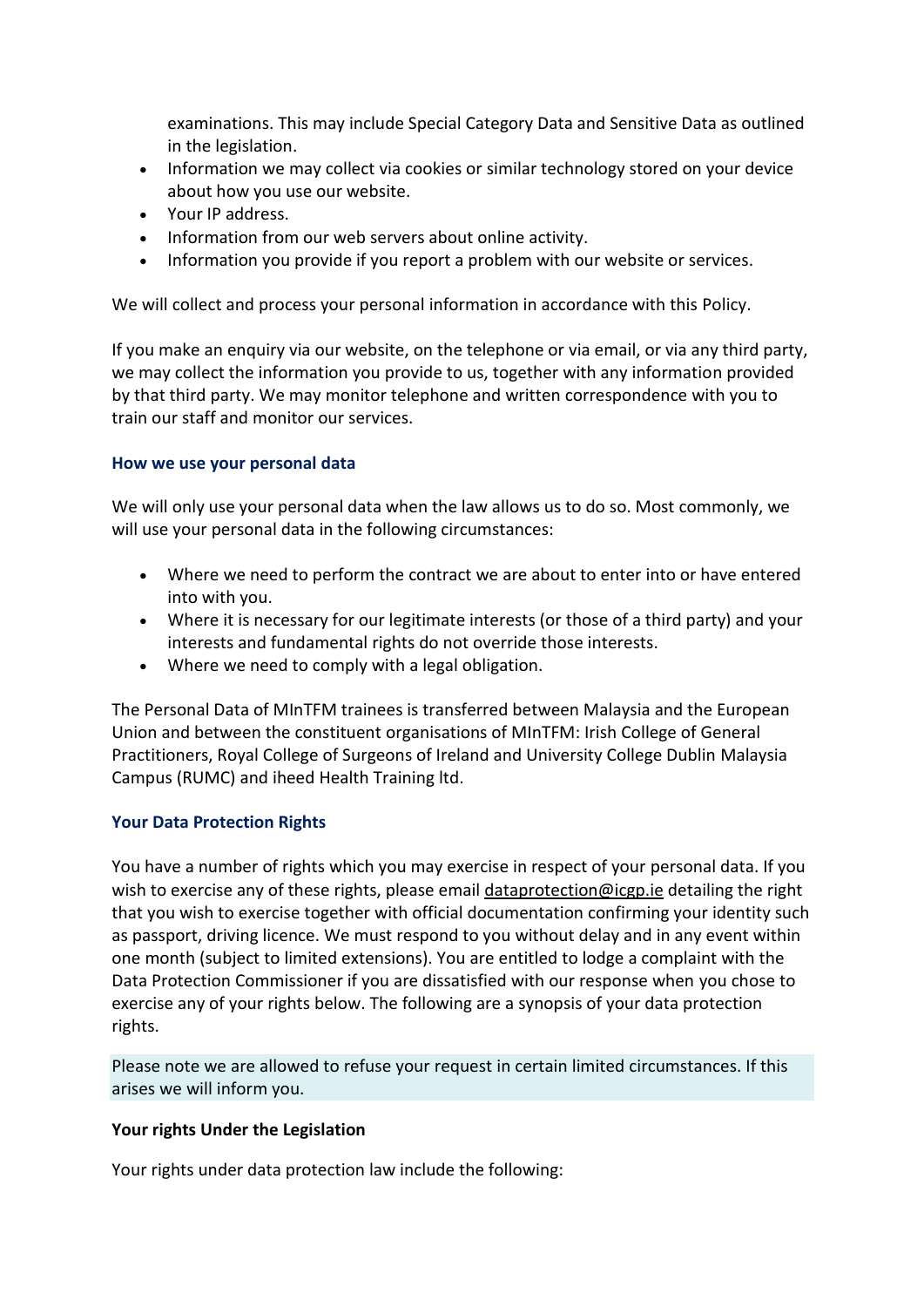# **The Right to be Informed**

You must be made aware that your information will be processed for purposes you are aware of before it can be processed.

## **The Right of Access**

You may request a copy of all personal data we hold on you in our role as data controller. If you have account, you can access this information via your profile. If you do not have an account, you can do this by sending us an email to [dataprotection@icgp.ie.](mailto:dataprotection@icgp.ie)

As well as your personal data, we'll provide you with:

- 1. The purposes of the processing;
- 2. The categories of personal data concerned;
- 3. The recipients or categories of recipient to whom the personal data have been or will be disclosed;
- 4. The envisaged period for which the personal data will be stored;
- 5. Your rights, as laid out in this policy;
- 6. The right to lodge a complaint with a supervisory authority;
- 7. The source of the data
- 8. Any automated decision-making in use on your data, including the logic involved, as well as the significance and the envisaged consequences

## **The Right to Rectification**

You have the right to have your data rectified, for example, if it is incorrect or incomplete. You can exercise this right by logging in to your profile. If you do not have an account or wish to amend other data, you can do this by sending an email to [dataprotection@icgp.ie.](mailto:dataprotection@icgp.ie)

## **The Right to Erasure**

You may exercise your right to withdraw consent or to request erasure of personal data by logging into your profile and deleting it. If you do not have an account or wish to delete specific data, you can do this by sending an email to [dataprotection@icgp.ie.](mailto:dataprotection@icgp.ie) Please note that the deletion may not affect an ongoing recruitment process where the employer has already received the data as part of the recruitment process.

We will inform you of the likely consequences of the withdrawal of consent.

## **The Right to Restrict Processing**

You can request that we keep your data but do not process it further. You can do this by sending an email to [dataprotection@icgp.ie.](mailto:dataprotection@icgp.ie)

## **The Right to Data Portability**

You can request a copy of the information you've provided to us in a commonly used format. You can exercise this right by logging in to your profile or by sending an email to [dataprotection@icgp.ie.](mailto:dataprotection@icgp.ie)

## **The Right to Object**

You have the right to object to the use of your data for direct marketing purposes and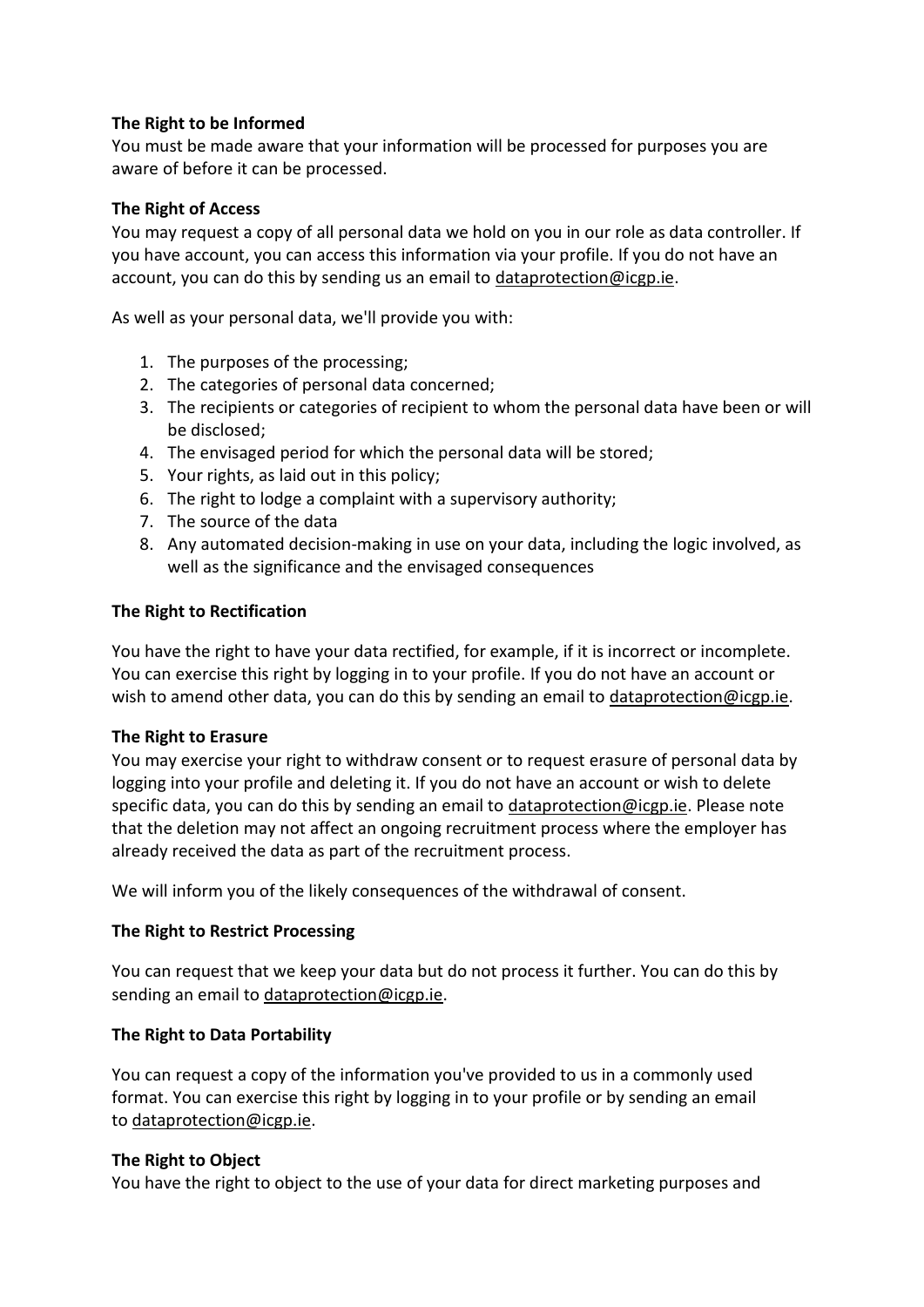profiling, should such profiling take place in the scope of direct marketing or our legitimate interest.

## **Rights in Relation to Automated Decision Making and Profiling**

You have the right to not be subject to entirely automatic profiling algorithms. If any such algorithms are used, you have the right to know details of their operation. You can request information about any automated profiling algorithms by sending email to [dataprotection@icgp.ie.](mailto:dataprotection@icgp.ie)

## **Links to Other Websites**

This website contains links to other sites that are completely unrelated to ICGP Company Ltd. This Privacy Policy does not apply to these sites nor are we responsible for the content and practices of these websites.

## **Security of Your Personal Data**

Any personal information which the MintFM/ICGP collects about you will be treated with the highest standards of security and confidentiality, strictly in accordance with the Data Protection Acts, 1988 to 2018 and GDPR.

We work hard to protect MintFM/ICGP and our users from unauthorised access to or unauthorised alteration, disclosure or destruction of information we hold.

We review our information collection, storage and processing practices, including physical security measures, to guard against unauthorised access to systems.

## **Retention and Use of Your Personal Data**

Use of your personal data – why and for how long:

We will only process any personal data which you provide to us in accordance with the purpose for which it was provided. If you are an ICGP member or MintFM trainee we will use your personal data to provide MintFM/ICGP services to you in accordance with any agreements entered into between us. For this purpose, we will store your personal data in our Client Relationship Management System ("CRM"); in accordance with the legitimate interests of the College to serve all members and trainees and to promote MintFM. We may send you information by e-mail from time to time about our services that might be of interest to you, updates, white papers and events. Due to the longevity of the life of many of the services that we provide, unless notified otherwise by you we retain your personal data for your length of membership as per our Retention Policy and delete the personal data after this period has expired.